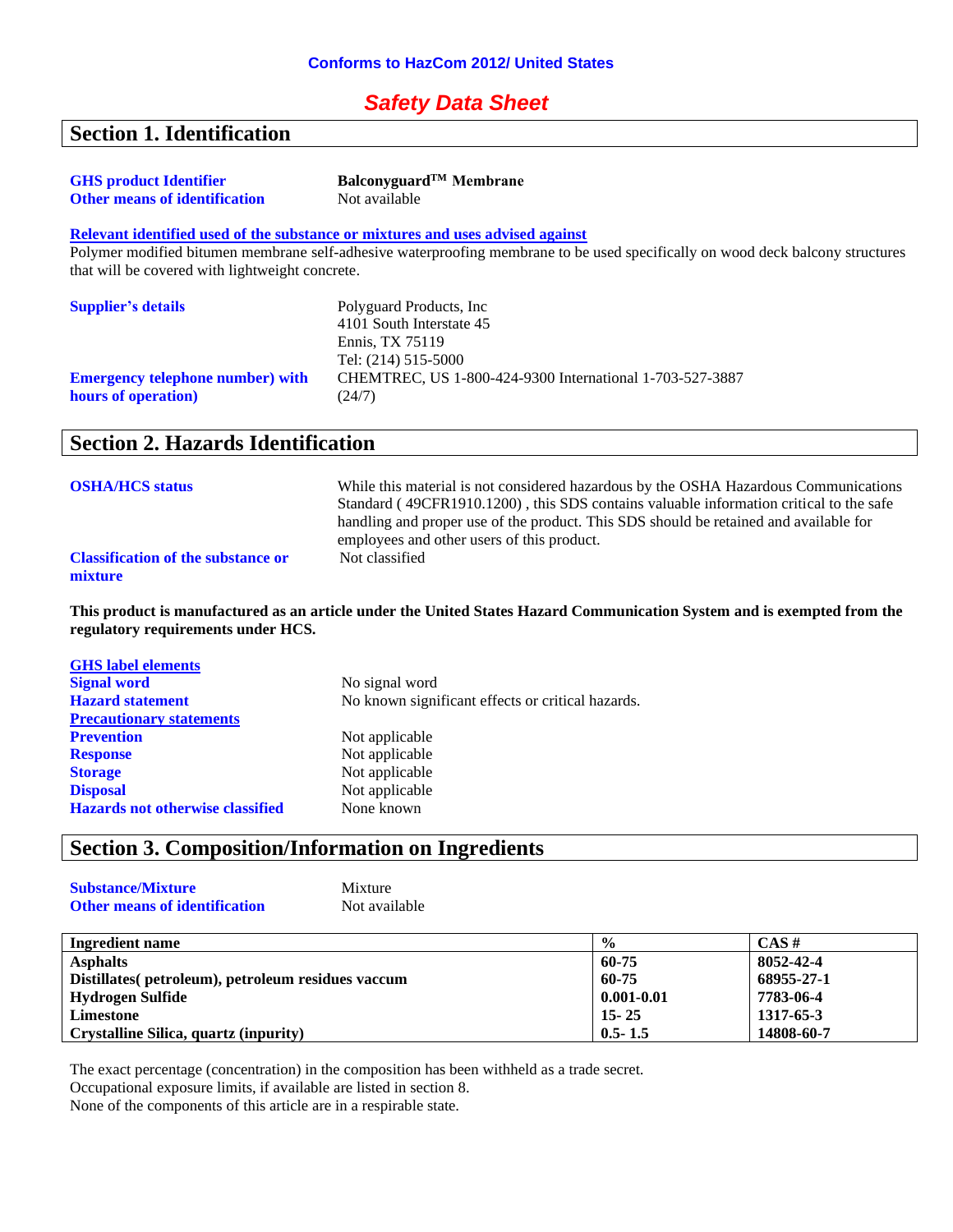# **Section 4. First Aid Measures**

| <b>Description of necessary first aid</b>          |                                                                                                                                                                                        |
|----------------------------------------------------|----------------------------------------------------------------------------------------------------------------------------------------------------------------------------------------|
| measures.                                          |                                                                                                                                                                                        |
| <b>Eye contact</b>                                 | Immediately flush eyes with plenty of water, occasionally lifting the upper and lower<br>eyelids. Check for and remove any contact lenses. Get medical attention if symptoms<br>occur. |
| <b>Inhalation</b>                                  | Because of the nature of this product, inhalation is not a route of exposure.                                                                                                          |
| <b>Skin contact</b>                                | Material is in a solid form. If skin contact, wash area with soap and water. Get medical<br>attention if skin irritation occurs.                                                       |
| <b>Ingestion</b>                                   | Ingestion is not a route of exposure.                                                                                                                                                  |
| Most important symptoms/effects, acute and delayed |                                                                                                                                                                                        |
| <b>Potential acute health effects</b>              |                                                                                                                                                                                        |
| <b>Eye contact</b>                                 | No known significant effects or critical hazards                                                                                                                                       |
| <b>Inhalation</b>                                  | No known significant effects or critical hazards                                                                                                                                       |
| <b>Skin contact</b>                                | No known significant effects or critical hazards                                                                                                                                       |
| <b>Ingestion</b>                                   | No known significant effects or critical hazards                                                                                                                                       |
| <b>Over-exposure signs/symptoms</b>                |                                                                                                                                                                                        |
| <b>Eye contact</b>                                 | No known significant effects or critical hazards                                                                                                                                       |
| <b>Inhalation</b>                                  | No known significant effects or critical hazards                                                                                                                                       |
| <b>Skin contact</b>                                | No known significant effects or critical hazards                                                                                                                                       |
| <b>Ingestion</b>                                   | No known significant effects or critical hazards                                                                                                                                       |
|                                                    | <u>Indication of immediate medical attention and special treatment needed, if necessary.</u>                                                                                           |
| <b>Notes to physician:</b>                         | Treat symptomatically.                                                                                                                                                                 |
| <b>Specific treatments</b>                         | No specific treatment                                                                                                                                                                  |
| <b>Protection of first-aiders</b>                  | No action shall be taken involving any personal risk or without suitable training.                                                                                                     |

# **Section 5. Fire-Fighting Measures**

| <b>Extinguishing media</b>                           |                                                                                                |
|------------------------------------------------------|------------------------------------------------------------------------------------------------|
| <b>Suitable extinguishing media</b>                  | Use an extinguishing agent suitable for the surrounding fire.                                  |
| <b>Unsuitable extinguishing media</b>                | None known                                                                                     |
| <b>Specific hazards arising from the</b><br>chemical | No specific fire or explosion hazard.                                                          |
| <b>Hazardous thermal decomposition</b>               | Decomposition products may include the following materials:                                    |
| <b>products</b>                                      | Carbon Dioxide                                                                                 |
|                                                      | Carbon Monoxide                                                                                |
|                                                      | Sulfur oxides                                                                                  |
|                                                      | Low MW hydrocarbons                                                                            |
| <b>Special protective equipment</b>                  | Fire-fighters should wear appropriate protective equipment and self-contained breathing        |
|                                                      | apparatus (SCBA) with a full-face piece operated in a positive pressure mode.                  |
| <b>Special protective actions for fire</b>           | Promptly isolate the scene by removing all persons from the vicinity of the incident is there  |
| <b>fighters</b>                                      | is a fire. No action shall be taken involving any personal risks or without suitable training. |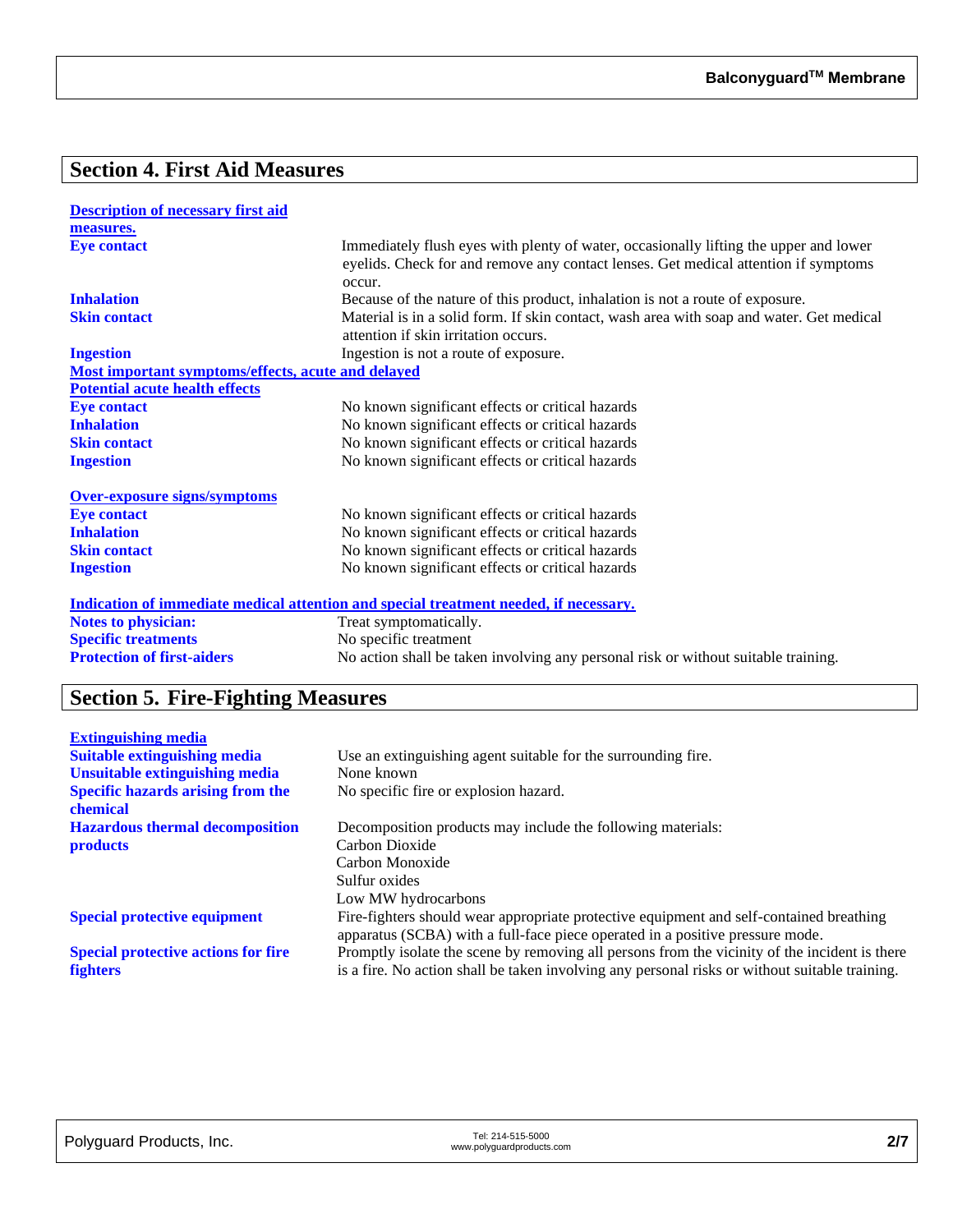# **Section 6. Accidental Release Measures**

## **Personal precautions, protective equipment and emergency procedures.**

| For non emergency personal      | Put on appropriate personal protective equipment.                                              |
|---------------------------------|------------------------------------------------------------------------------------------------|
| <b>For emergency responders</b> | If specialized clothing is required to deal with the spillage, take note of any information in |
|                                 | Section 8 on suitable and unsuitable materials. See also the information in "For non-          |
|                                 | emergency personnel."                                                                          |
| <b>Enviromental precautions</b> | Material will not spill.                                                                       |

# **Methods and materials for containment and cleaning up**<br>Spill Due to the physics

Due to the physical state of this material, spills are not possible.

# **Section 7. Handling and Storage**

| <b>Precautions for safe handling</b>                                   |                                                                                                                                                                                                                                                         |
|------------------------------------------------------------------------|---------------------------------------------------------------------------------------------------------------------------------------------------------------------------------------------------------------------------------------------------------|
| <b>Protective measures</b>                                             | Put on appropriate personal protective equipment (see Section 8).                                                                                                                                                                                       |
| <b>Advice on general occupational</b><br>hygiene                       | Eating, drinking and smoking should be prohibited in areas where material is handled,<br>stored and processed. Workers should wash hands and face before eating, drinking and<br>smoking. See section 8 for additional information on hygiene measures. |
| <b>Conditions for safe storage, including</b><br>any incompatibilities | Store in accordance with local regulations. Store in original container protected from<br>direct sunlight in a dry cool and well-ventilated area away from incompatible materials<br>(see section 10) and food and drink.                               |

# **Section 8. Exposure Controls/Personal Protection**

## **Occupational exposure limits**

| <b>Ingredient name</b>                | <b>Exposure limits</b>                                                                      |
|---------------------------------------|---------------------------------------------------------------------------------------------|
| Asphalt                               | NIOSH REL (United States, 10/2016)                                                          |
|                                       | CEIL: $5 \text{ mg/m}^3$ 15 minutes. Form: fume                                             |
|                                       | <b>ACGIH TLV</b> (United States, 3/2019)                                                    |
|                                       | TWA: $0.5 \text{ mg/m}^3$ , (as benzene soluble aerosol) 8 hours. Form: inhalable fraction. |
| Distillates(petroleum), petroleum     | None                                                                                        |
| residues vaccum                       |                                                                                             |
| Hydrogen Sulfide                      | <b>ACGIH TLV</b> (United States, 3/2018)                                                    |
|                                       | TWA: 1 ppm 8 hours                                                                          |
|                                       | STEL: 5 ppm 15 minutes                                                                      |
|                                       | <b>OSHA PEL Z2</b> ( United States, 2/2013)                                                 |
|                                       | CEIL:20 ppm                                                                                 |
|                                       | AMP: 50 ppm 10 minutes.                                                                     |
|                                       | NIOSH REL (United States, 10/2016)                                                          |
|                                       | CEIL: $15 \text{ mg/m}^3$ 10 minutes.                                                       |
| Limestone                             | NIOSH REL (United States, 10/2016)                                                          |
|                                       | TWA: $10 \text{ mg/m}^3$ (total) TWA 5 mg/m <sup>3</sup> (respirable)                       |
|                                       | <b>OSHA PEL</b> (United States, 2/2013)                                                     |
|                                       | TWA: $15 \text{ mg/m}^3$ (total) TWA 5 mg/m3 (respirable)                                   |
| Crystalline Silica, quartz (inpurity) | NIOSH REL (United States, 10/2016)                                                          |
|                                       | Ca TWA: $0.05 \text{ mg/m}^3$                                                               |
|                                       |                                                                                             |

| Polyguard Products, Inc. | Tel: 214-515-5000<br>www.polyguardproducts.com | 3/7 |
|--------------------------|------------------------------------------------|-----|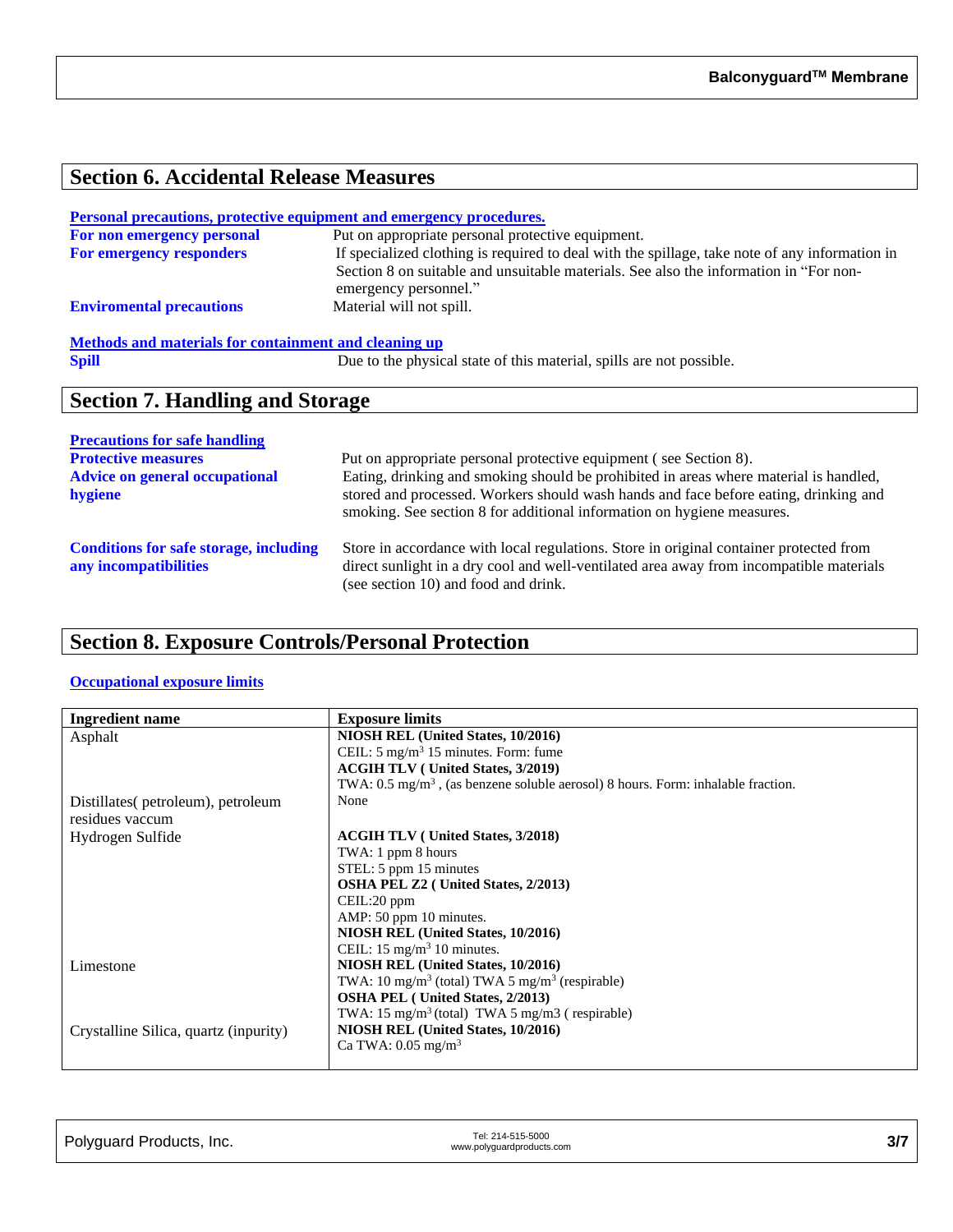# **Section 8. Exposure Controls/Personal Protection**

| <b>Appropriate engineering controls</b> | No special ventilation requirements. Good ventilation should be sufficient to control<br>worker exposure to airborne contaminants.                                                                                                                                             |
|-----------------------------------------|--------------------------------------------------------------------------------------------------------------------------------------------------------------------------------------------------------------------------------------------------------------------------------|
| <b>Environmental exposure controls</b>  | Emissions from ventilation or work process equipment should be checked to ensure they<br>comply with the requirements of environmental protection legislation.                                                                                                                 |
| <b>Hygiene measure</b>                  | Wash hands, forearms and face thoroughly after handling chemical products, before<br>eating, smoking, and using the lavatory and at the end of the working period. Ensure that<br>eyewash stations and safety showers are close to the workstation location.                   |
| <b>Eye/face protection</b>              | Safety eyewear complying with an approved standard should be used when risk<br>assessment indicates this is necessary to avoid exposure to liquid splashes, mists, gases<br>and dusts.                                                                                         |
| <b>Skin Protection</b>                  |                                                                                                                                                                                                                                                                                |
| <b>Hand protection</b>                  | Chemical-resistant, imprevious gloves complying with an approved standard should be<br>worn at all times when handling chemical products if a risk assessment indicates this is<br>necessary.                                                                                  |
| <b>Body protection</b>                  | Personal protective equipment for the body should be selected based on the task being<br>preformed and the risks involved and should be approved by a specialist before handling<br>this product.                                                                              |
| <b>Other skin protection</b>            | Appropriate footwear and any additional skin protection measures should be selected<br>based on the task being preformed and the risks involved and should be approved by a<br>specialist before handling this product.                                                        |
| <b>Respiratory protection</b>           | Based on the hazard and potential for exposure, select a respirator that meets the<br>appropriate standard or certification. Respirators must be used according to a respiratory<br>protection program to ensure proper fitting, training, and other important aspects of use. |

# **Section 9. Physical and Chemical Properties**

| <b>Appearance</b>                              |                    |
|------------------------------------------------|--------------------|
| <b>Physical state</b>                          | Solid              |
| Color                                          | <b>Black</b>       |
| Odor                                           | Asphaltic(slight)  |
| <b>Odor threshold</b>                          | Not available      |
| $\mathbf{p}$ H                                 | Not applicable     |
| <b>Melting point</b>                           | Not available      |
| <b>Boiling point</b>                           | Not applicable     |
| <b>Flash Point</b>                             | Not determined     |
| <b>Evaporation rate:</b>                       | Not applicable     |
| <b>Flammability (solid, gas)</b>               | Not applicable     |
| Lower & upper explosive                        | Not applicable     |
| (flammable) limits                             |                    |
| <b>Vapor density</b>                           | Not applicable     |
| <b>Vapor pressure</b>                          | Not applicable     |
| <b>Relative density</b>                        | 1.09               |
| <b>Solubility</b>                              | Insoluble in water |
| <b>Partition coefficient: n- octanol/water</b> | Not available      |
| <b>Auto-</b> ignition temperature              | Not applicable     |
| <b>Decomposition temperature</b>               | Not applicable     |
| <b>Viscosity</b>                               | Not applicable     |
| <b>VOC</b>                                     | 0 g/               |
|                                                |                    |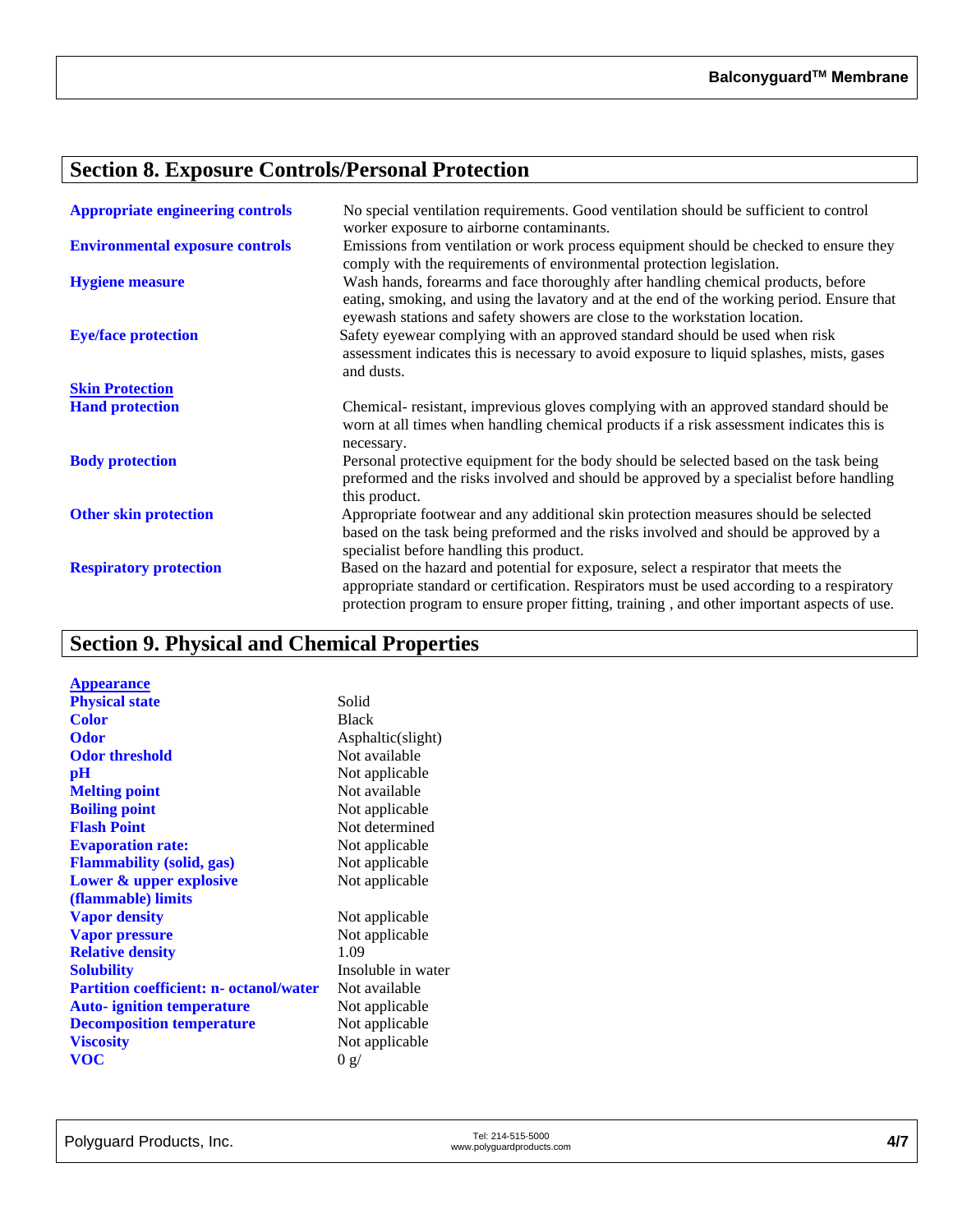# **Section 10. Stability and Reactivity**

| <b>Chemical stability</b>                 |  |  |  |
|-------------------------------------------|--|--|--|
| <b>Possibility of hazardous reactions</b> |  |  |  |

**Conditions to avoid:** No specific data.

**Reactivity** No specific test data related to reactivity available for this product or its ingredients. This product is stable. Under normal conditions of storage and use, hazardous reaction will not occur. **Incompatible materials** Reactive or incompatible with the following materials: Oxidizing materials **Hazardous decomposition products** Under normal conditions of storage and use, hazardous decomposition products should not be produced.

# **Section 11. Toxicological Information**

## **Information on toxicological effects Acute toxicity**

| <b>Product/ingredient name</b> | <b>Result</b>         | <b>Species</b>   | <b>Dose</b>                       | <b>Exposure</b> |
|--------------------------------|-----------------------|------------------|-----------------------------------|-----------------|
| Asphalt                        | LD50 Oral             | Rat              | $>5000$ mg/kg                     |                 |
| Hydrogen Sulfide               | LC50 Inhalation Gas   | Rat              | 444 ppm                           | 4 hours         |
|                                | LC50 Inhalation Vapor | Rat              | $700 \text{ mg/m}^3$              | 4 hours         |
| Limestone                      | LD50 Oral             | Rat              | $6450$ mg/kg                      |                 |
| Crystalline Silica, quartz     | LD50 Oral             | <b>Rat Mouse</b> | $500 \frac{\text{mg}}{\text{kg}}$ | -               |
| (inpurity)                     |                       |                  |                                   |                 |

**Carcinogenicity Classification**

**Irritation/Corrosion**<br> **IFREP SERVIER SERVIER SERVIER SERVIER SERVIER SERVIER SERVIER SERVIER SERVIER SERVIER SERVIER SERVIER SERVIER SERVIER SERVIER SERVIER SERVIER SERVIER SERVIER SERVIER SERVIER SERVIER SERVIER SERVIER Sensitization**<br> **Sensitization**<br> **Mutagenicity**<br> **CO**<br> **CO**<br> **CO**<br> **CO**<br> **CO**<br> **CO**<br> **CO**<br> **CO**<br> **CO**<br> **CO**<br> **CO**<br> **CO**<br> **CO**<br> **CO**<br> **CO**<br> **CO**<br> **CO**<br> **CO**<br> **CO**<br> **CO**<br> **CO**<br> **CO**<br> **CO**<br> **CO**<br> **CO**<br> **CO**<br> **CO**<br> **CO**<br> **CO** There is no data available

| <b>Product/ingredient name</b>                                             | OSHA | <b>IARC</b> | $\blacksquare$ |
|----------------------------------------------------------------------------|------|-------------|----------------|
| Asphalt                                                                    |      | 2B          |                |
| $\sim \cdot \cdot \cdot$<br>11.<br>rvstalline Silica.<br>quartz (inpurity) |      |             |                |

| <b>Reproductive toxicity</b>                                                 | There is no data available                                   |
|------------------------------------------------------------------------------|--------------------------------------------------------------|
| <b>Teratogenicity</b>                                                        | There is no data available                                   |
| <b>Specific target organ toxicity (single exposure)</b>                      | There is no data available                                   |
| <b>Specific target organ toxicity (repeated exposure)</b>                    | There is no data available                                   |
| <b>Aspiration hazard</b>                                                     | There is no data available                                   |
| Information on the likely routes of exposure                                 | Routes of entry anticipated: dermal contact                  |
|                                                                              | Routes of entry not anticipated: Oral, inhalation, ingestion |
| <b>Potential acute health effects</b>                                        |                                                              |
| <b>Eye contact</b>                                                           | No known significant effects or critical hazards             |
| <b>Inhalation</b>                                                            | No known significant effects or critical hazards             |
| <b>Skin contact</b>                                                          | No known significant effects or critical hazards             |
| <b>Ingestion</b>                                                             | No known significant effects or critical hazards             |
| Symptoms related to the physical, chemical and toxicological characteristics |                                                              |
| <b>Eye contact</b>                                                           | No known significant effects or critical hazards             |
| <b>Inhalation</b>                                                            | No known significant effects or critical hazards             |
| <b>Skin contact</b>                                                          | No known significant effects or critical hazards             |
| <b>Ingestion</b>                                                             | No known significant effects or critical hazards             |

Polyguard Products, Inc. Tel: 214-515-5000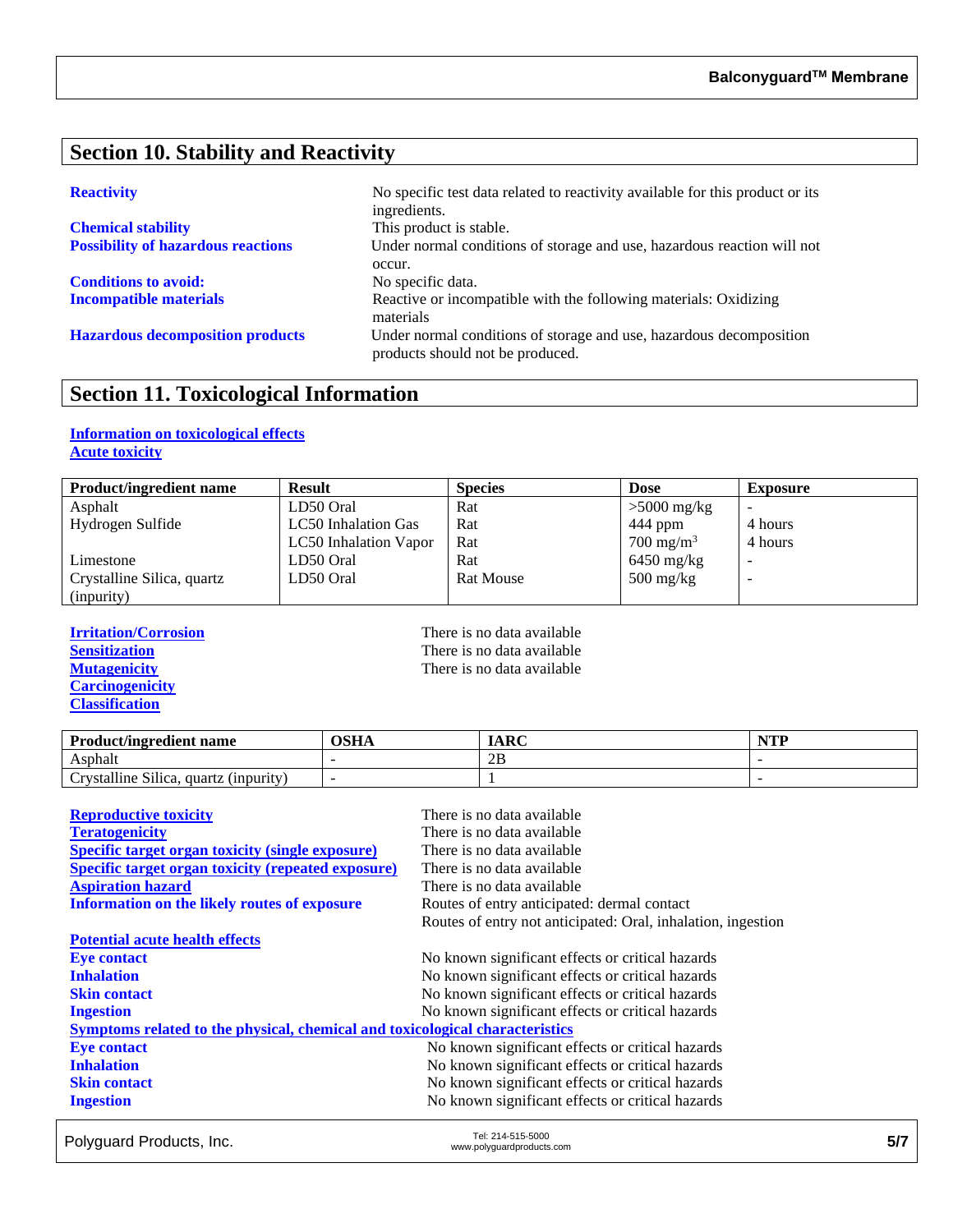# **Section 11. Toxicological Information**

|                                         | Delayed and immediate effects and chronic effects from short and long term exposure |
|-----------------------------------------|-------------------------------------------------------------------------------------|
| <b>Short term exposure</b>              |                                                                                     |
| <b>Potential immediate effects</b>      | No known significant effects or critical hazards                                    |
| <b>Potential delayed effects</b>        | No known significant effects or critical hazards                                    |
| Long term exposure                      |                                                                                     |
| <b>Potential immediate effects</b>      | No known significant effects or critical hazards                                    |
| <b>Potential delayed effects</b>        | No known significant effects or critical hazards                                    |
| <b>Potential chronic health effects</b> |                                                                                     |
| <b>General</b>                          | No known significant effects or critical hazards                                    |
| <b>Carcinogenicity</b>                  | No known significant effects or critical hazards                                    |
| <b>Mutagenicity</b>                     | No known significant effects or critical hazards                                    |
| <b>Teratogenicity</b>                   | No known significant effects or critical hazards                                    |
| <b>Developmental effects</b>            | No known significant effects or critical hazards                                    |
| <b>Fertility effects</b>                | No known significant effects or critical hazards                                    |
| <b>Numerical measures of toxicity</b>   |                                                                                     |
| <b>Acute toxicity estimates</b>         | There is no data available                                                          |

# **Section 12. Ecological Information**

#### **Toxicity**

| <b>Product/ingredient name</b> | <b>Result</b>                         | <b>Species</b>                      | Exposure |
|--------------------------------|---------------------------------------|-------------------------------------|----------|
| Hydrogen Sulfide               | Acute $EC50$ 62 $\mu$ g/L Fresh water | Crustaceans-Gammarus pseudolimnaeus | 2 days   |
|                                | Acute LC50 2 $\mu$ g/L Fresh water    | Fish-Coregonus clupeaformis-Yolk    | 96 hours |
|                                |                                       | Sac fry                             |          |

| <b>Persistence and degradability</b>        | There is no data available  |
|---------------------------------------------|-----------------------------|
| <b>Bioaccumulative potential</b>            | There is no data available  |
| <b>Mobility in soil</b>                     |                             |
| Soil/water partition coefficient $(K_{OC})$ | There is no data available. |
|                                             |                             |

**Other adverse effects** No known significant effects or critical hazards

## **Section 13. Disposal Considerations**

**Disposal methods** The generation of waste should be avoided or minimized wherever possible. Disposal of this product, solutions and any by-products should comply with the requirements of environmental protection and waste disposal legislation and any regional local authority requirements. Empty containers or liners may retain some product residues. This material and its container must be disposed of in a safe way. Dispose of surplus and non-recyclable products via a licensed waste disposal contractor.

# **Section 14. Transportation Information**

**AERG:** Not applicable

**Regulatory Information: DOT/TDG/IMDG/IATA** Not regulated

Polyguard Products, Inc. Tel: 214-515-5000